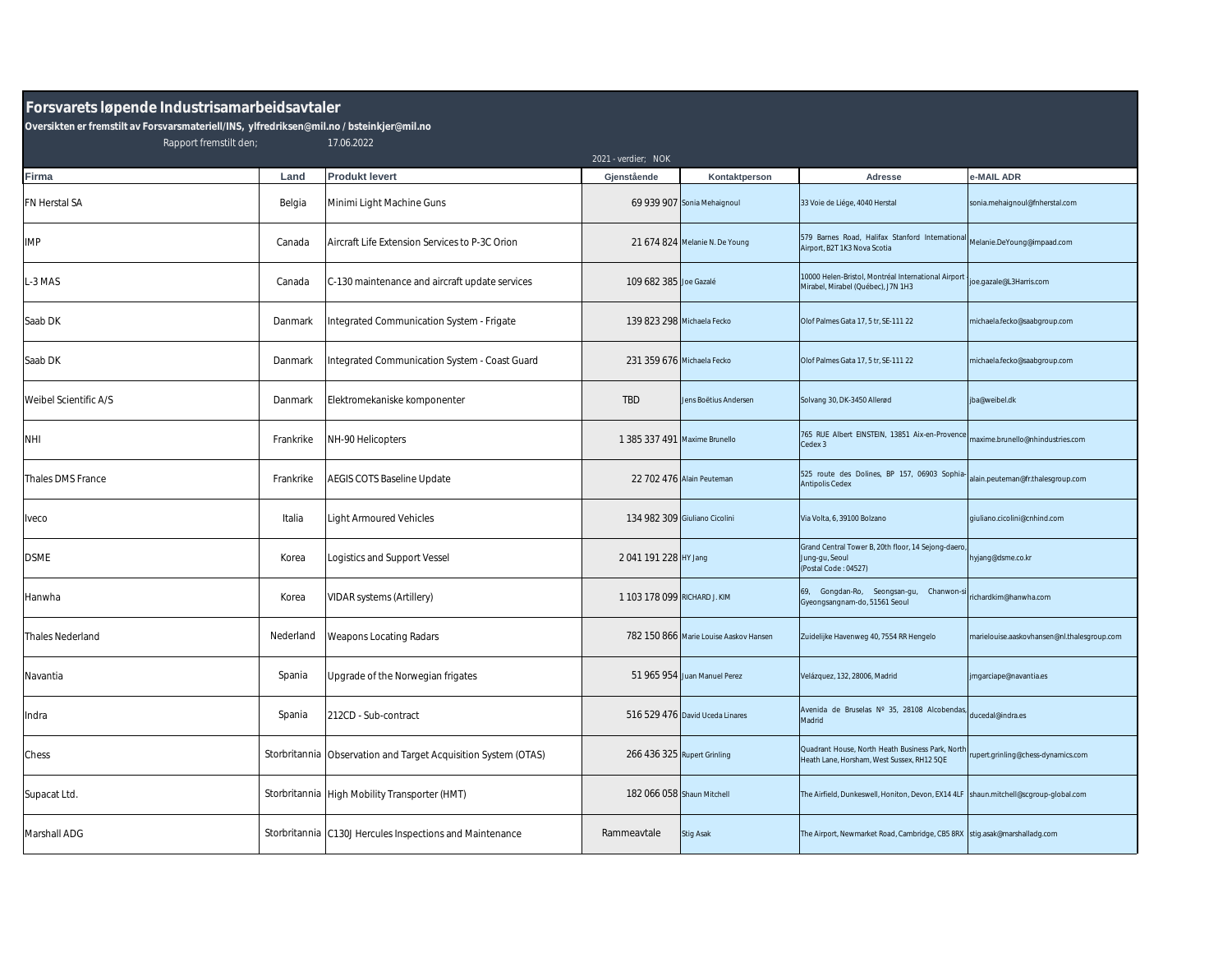| Firma                    | Land       | <b>Produkt levert</b>                               | Gjenstående                       | Kontaktperson                                    | Adresse                                                                                   | e-MAIL ADR                                                           |
|--------------------------|------------|-----------------------------------------------------|-----------------------------------|--------------------------------------------------|-------------------------------------------------------------------------------------------|----------------------------------------------------------------------|
| Ruag                     | Sveits     | Spares and overhaul Leo                             | Rammeavtale                       | Sascha Henzen / Ralph Disteli                    | Seetalstrasse 175, CH-6032 Emmen                                                          | sascha.henzen@ruag.ch/<br>alph.disteli@ruag.ch                       |
| BAE Systems Hägglunds AB | Sverige    | MEP and OPV                                         |                                   | 31 494 767 Kent Bäckström                        | SE-89182 Örnsköldsvik                                                                     | kent.backstrom@baesystems.se                                         |
| Mildef                   | Sverige    | Military Off The Shelf (MOTS) components            |                                   | 82 372 024 Daniel Ljunggren                      | Muskötgatan 12, Box 22079, S-250 22 Helsingborg                                           | daniel.ljunggren@mildef.com                                          |
| Saab AB                  | Sverige    | Firecontrol System - Coast Guard                    |                                   | 65 138 480 Michaela Fecko                        | Olof Palmes Gata 17, 5 tr, SE-111 22                                                      | michaela.fecko@saabgroup.com                                         |
| Diehl                    | Tyskland   | Missilkomponenter                                   | <b>TBD</b>                        | Gianluca Palmisano                               | Alte Nussdorfer Strasse 13, 88662 Ueberlingen                                             | gianluca.palmisano@diehl-defence.com                                 |
| FFG                      | Tyskland   | Armoured Recovery Vehicles (ARV)                    |                                   | 872 078 642 Wolfgang Beckers / Sven Jacobsen     | Werftstrasse 24, D-24939 Flensburg                                                        | wolfgang.beckers@ffg-flensburg.de/<br>sven.jacobsen@ffg-flensburg.de |
| FFG                      | Tyskland   | Armoured Combat Support Vehicles (ACSV)             | 1 020 463 265 Sven Jacobsen       |                                                  | Werftstrasse 24, D-24939 Flensburg                                                        | wen.jacobsen@ffg-flensburg.de                                        |
| Hensoldt                 | Tyskland   | 212CD - Sub-contract                                | 319 710 822                       | Volker Holzwarth /<br>Henrik Von Lövenich        | Carl-Zeiss-Strasse 22, 73447 Oberkochen /<br>Willy-Messerschmidt-Str 3, 82024 Taufkirchen | volker.holzwarth@hensoldt.net<br>henrik.vonloevenich@hensoldt.net    |
| Hensoldt                 | Tyskland   | Jpgrade of IFF to Mode 5, Mode S and ADS-B          | 151 234 158                       | Volker Holzwarth /<br>Henrik Von Lövenich        | Carl-Zeiss-Strasse 22, 73447 Oberkochen /<br>Willy-Messerschmidt-Str 3, 82024 Taufkirchen | volker.holzwarth@hensoldt.net<br>nenrik.vonloevenich@hensoldt.net    |
| <b>KMW</b>               | Tyskland   | Armoured Vehicle Leguan Bridge (AVLB) Leopard 2 NOR |                                   | 436 219 526 Tanja Heinemann                      | Krauss-Maffei-Str. 11, D-80997 Munich                                                     | Tanja.heinemann@kmweg.de                                             |
| <b>RMMV</b>              | Tyskland   | Trucks                                              | Forventer<br>tilleggsanskaffelser | <b>Obias Opitz</b>                               | Dachauer Strasse 655, 80995 München                                                       | tobias.opitz@rheinmetall.com                                         |
| Rohde & Schwartz         | Tyskland   | Communication support for Norwegian Army            |                                   | 182 175 018 Xiaomei Neumann                      | Muehldorfstr. 15, 81671 Munich                                                            | xiaomei.neumann@rohde-schwarz.com                                    |
| Rohde & Schwartz         | Tyskland   | Stationary HF, VHF and UHF Radios                   | Rammeavtale                       | Xiaomei Neumann                                  | Muehldorfstr. 15, 81671 Munich                                                            | xiaomei.neumann@rohde-schwarz.com                                    |
| Siemens AG               | Tyskland   | Electric Propulsion for Coastal Guard               |                                   | 8 808 960 Andreas Biesewig                       | Lindenplatz 2, 20099 Hamburg                                                              | andreas.biesewig@siemens-energy.com                                  |
| tkMS                     | Tyskland   | 212CD Submarines                                    | 30 905 110 166 Katharina Brill    |                                                  | Werftstrasse 112-114, 24143 Kiel                                                          | katharina.brill@thyssenkrupp.com                                     |
| Boeing                   | <b>USA</b> | P8 Aircraft Poseidon                                |                                   | 3 764 500 128 Cindy L. Bui / Brigit D. Parkinson | P.O. Box 516 MC S100-2285, St. Louis, MO 63166- cindy.I.bui@boeing.com<br>0516            | brigit.d.parkinson@boeing.com                                        |
| Data Link Solutions      | <b>USA</b> | Taktisk Data Link 16 terminaler etc.                | Rammeavtale                       | Stephane Gasnier                                 | 350 Collins Road N.E, Cedar Rapids, IA 52498                                              | stephane.gasnier@collins.com                                         |
| Dillon                   | <b>USA</b> | Vehicle Mounted Gatling HMG                         | Rammeavtale                       | Luke Puleo                                       | 21615 N 7th Ave., Phoenix, AZ 85027                                                       | Luke.Puleo@dillonaero.com                                            |
|                          |            |                                                     |                                   |                                                  |                                                                                           |                                                                      |